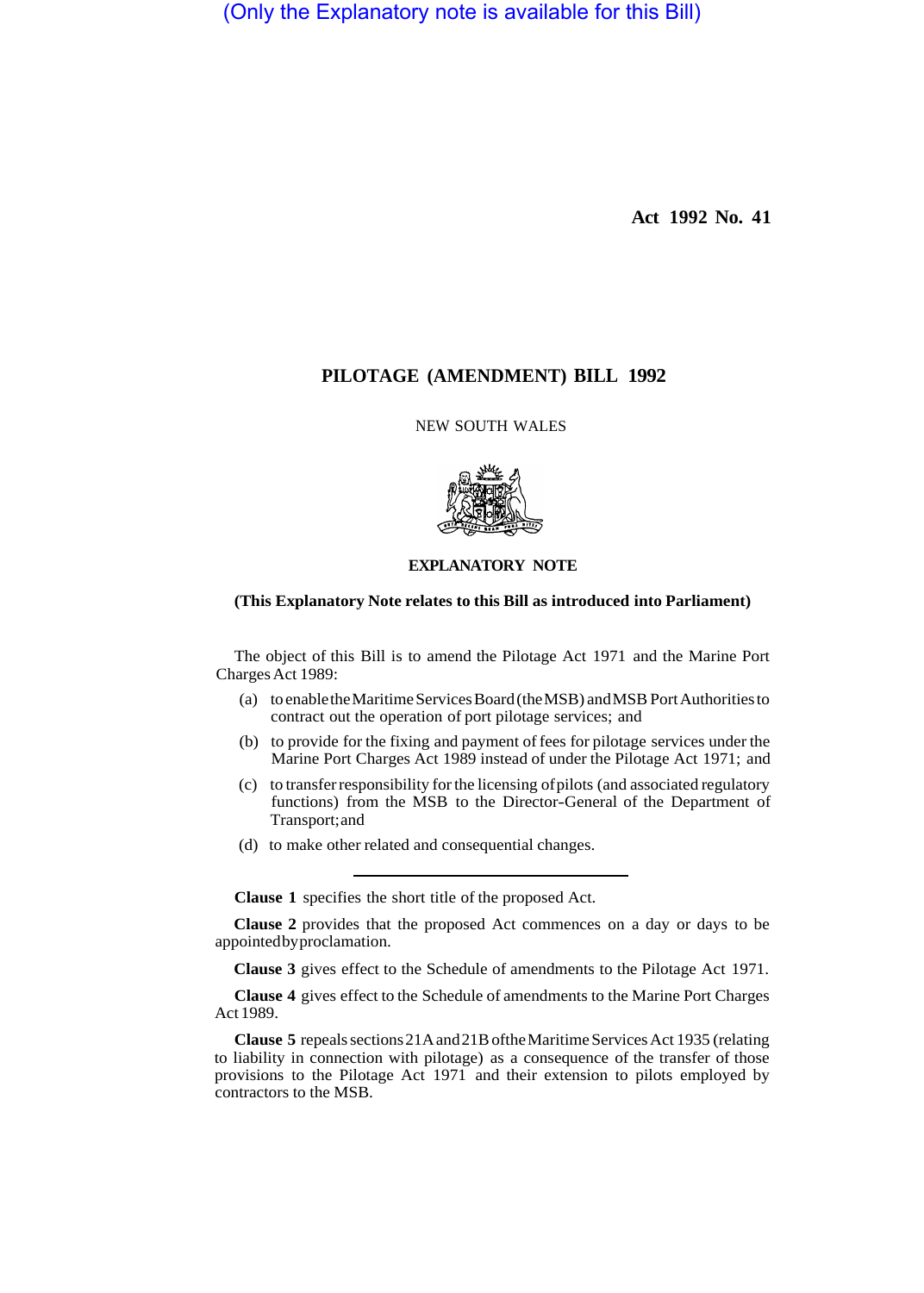#### **SCHEDULE 1—AMENDMENT OF PILOTAGE ACT 1971**

**Schedule 1 (1)–(3)** make consequential changes.

**Schedule 1 (4)–(8)** transfer responsibility for the licensing of pilots (and associated regulatory functions) from the MSB to the Director-General of the Department of Transport.

**Schedule 1 (9) and (10)** increase the maximum penalties for offences against the Act. The maximum penalties for offences currently subject to a \$200 penalty are to be increased to \$1,000 and those currently subject to a \$300 or \$400 penalty are to be increased to \$2,000.

Under Schedule 1 (16) the penalty for a master of a ship breaching a safety direction of a pilot is to be increased from \$400 to \$10,000.

**Schedule 1 (11)–(13)** extend the provisions relating to compulsory pilotage by pilots employed by the MSB to pilots employed by approved contractors to the MSB in respect of those pilotage ports in which pilotage services have been contracted out.

**Schedule 1 (14)–(16)** extend the provisions relating to deferment of pilotage for a ship leaving a port or its berth to a ship entering the port. Accordingly, pilotage charges will also be payable if pilotage is deferred because the master of the ship has delayed entering port for more than 1 hour after requesting a pilot.

**Schedule 1 (17) and (18)** transfer from the Maritime Services Act 1935 provisions relating to liability in respect of ships under pilotage. At present, the master and owner of a ship remain liable even though the ship is under pilotage and the Crown, MSB and pilot are not liable. The provisions are to be extended PO approved contractors of the MSB and their pilots. Accordingly, a person who suffers any loss or damage from a ship under pilotage will continue to have an action against the master and owner of the ship and not against the pilot or the pilot's employer (whether the MSB or its contractor).

**Schedule 1 (19)** repeals provisions relating to pilotage charges as a consequence of the transfer of those provisions to the Marine Port Charges Act 1989 (see Schedule 2).

**Schedule 1 (20)** inserts provisions to enable the MSB to contract out the operation of port pilotage services. In those pilotage ports where the relevant functions of the MSB have been delegated to an MSB port authority under the Marine Administration Act 1988 the port authority will be authorised to enter into the relevant contract. The MSB will be required to call public tenders for a contract. A contract will be required to deal with a number of matters, including the level of pilotage services to be provided, the amount payable to the MSB by the contractor and the limiting of pilotage charges to those fixed under the Marine Port Charges Act 1989. A contract will be required to be approved by the Minister.

**Schedule 1 (21), (23)–(26)** contain consequential and ancillary provisions.

**Schedule 1 (22)** authorises the Director-General to delegate his or her functions under the Act.